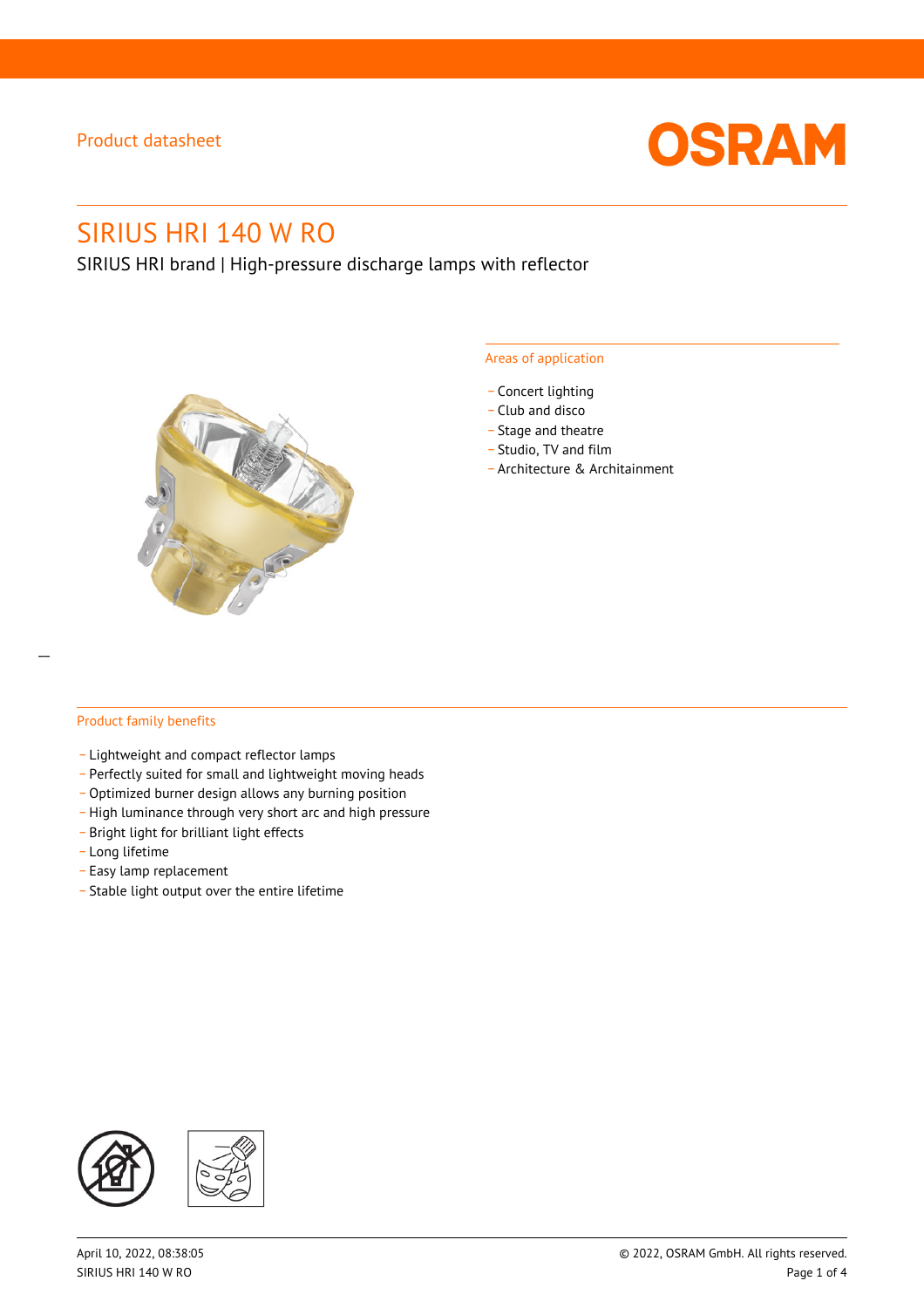#### Technical data

#### **Electrical data**

| Nominal wattage        | 140.00 W  |
|------------------------|-----------|
| <b>Nominal current</b> | 1.9A      |
| Ignition voltage       | $2.5$ kVp |
| <b>Nominal voltage</b> | 70.0 V    |

#### **Photometrical data**

| <b>Nominal luminous flux</b> | 5400 lm |
|------------------------------|---------|
| Color temperature            | 9200 K  |
| Color rendering index Ra     | 60      |
| Maximum color temperature    | 9200 K  |

# **Light technical data**

| <b>Focal length</b>      | 37.7 mm    |
|--------------------------|------------|
| Aperture window, maximum | $5x3.8$ mm |

### **Dimensions & weight**



| <b>Diameter</b> | 46.0 mm          |
|-----------------|------------------|
| Length          | $max. 44$ mm     |
| Arc length      | $1.0 \text{ mm}$ |

#### **Lifespan**

**Lifespan** 6000 h

# **Capabilities**

| <b>Burning position</b> | Any    |
|-------------------------|--------|
| Cooling                 | Forced |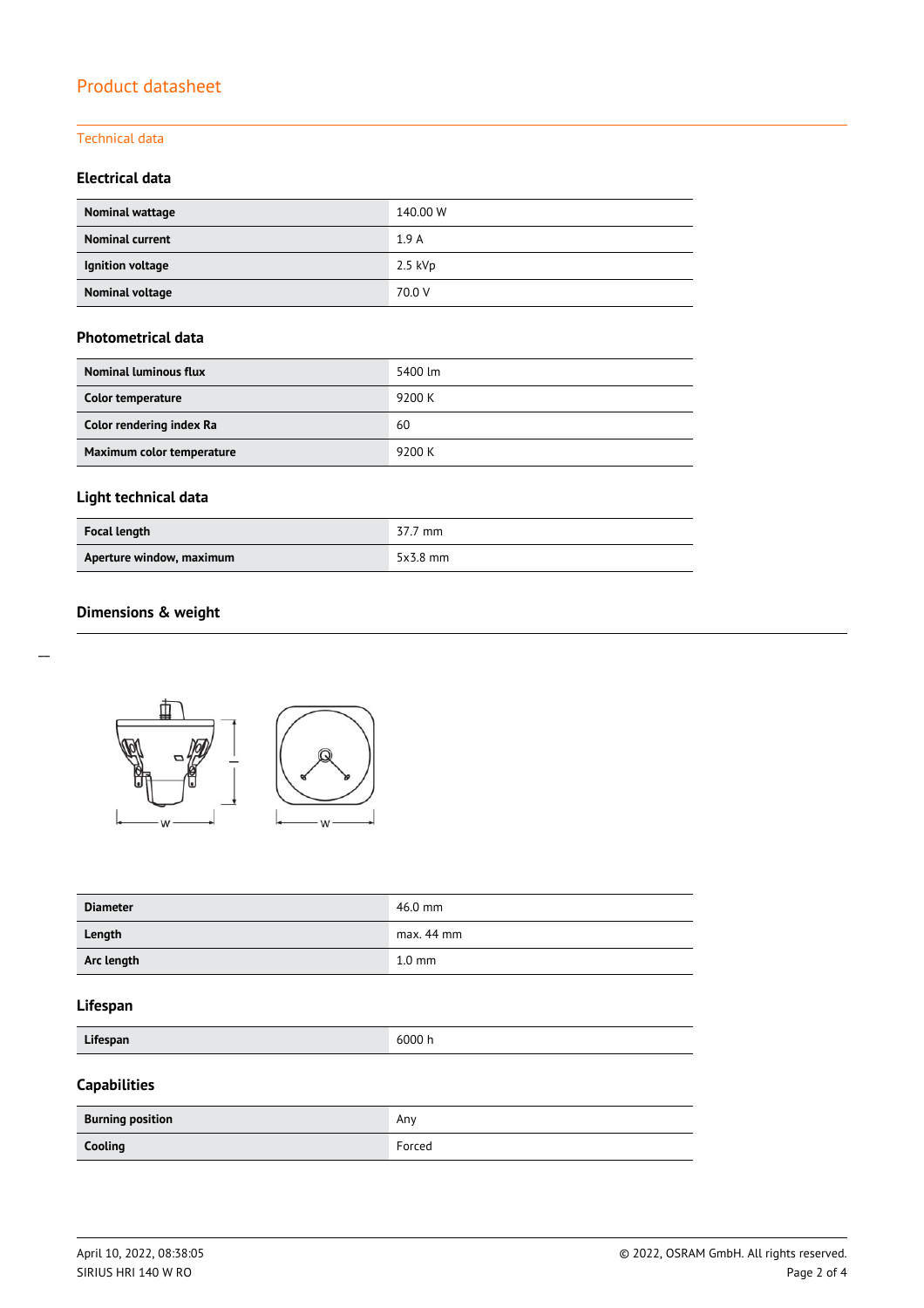### **Certificates & standards**

| EEI – Energy Label |  |
|--------------------|--|
|--------------------|--|

#### **Environmental information**

| Information according Art. 33 of EU Regulation (EC) 1907/2006 (REACh) |                                    |  |  |
|-----------------------------------------------------------------------|------------------------------------|--|--|
| 07-04-2022<br>Date of Declaration                                     |                                    |  |  |
| <b>Primary Article Identifier</b>                                     | 4052899224056   4052899258969      |  |  |
| Candidate List Substance 1                                            | No declarable substances contained |  |  |
| Declaration No. in SCIP database<br>In work                           |                                    |  |  |